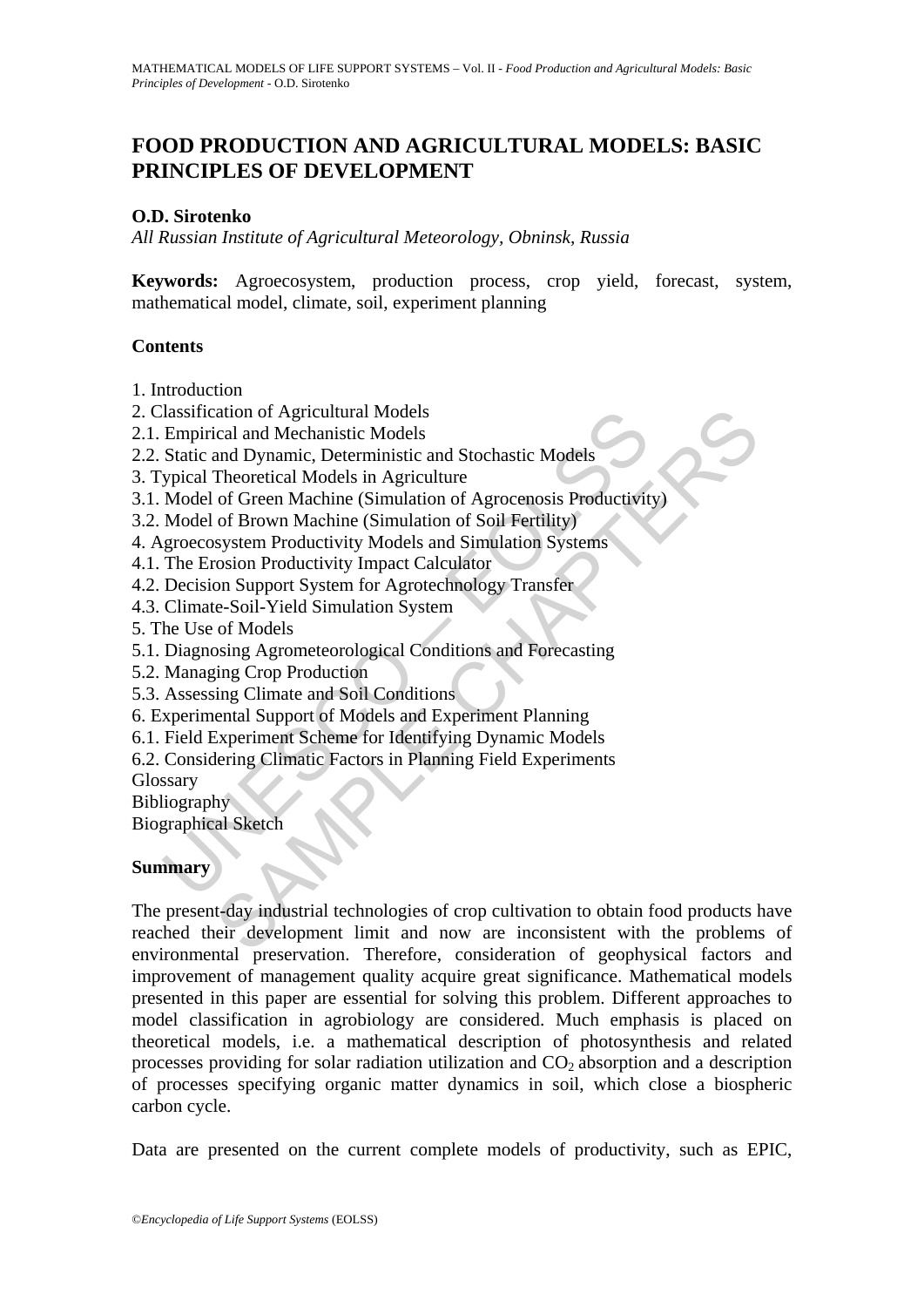CERES, CROPGRO, etc. (main theoretical principles, input and output information, peculiarities of application). The Decision Support System for Agrotechnology Transfer (DSSAT) and other computer systems of realizing information technologies in agriculture are considered. The problems of comprehensive dynamic models applied to diagnosing weather conditions, operative yield forecasting, production process management by regulating water regime, assessing soil and climate conditions are treated. Model application for assessing consequences of a global greenhouse effect on agriculture is analyzed in particular. Experimental support of mathematical simulation, application of mathematical theory of planning of many-year experiments in agrobiology, and their optimization taking account of hydrometeorological data are treated.

## **1. Introduction**

The present-day industrial technologies of crop cultivation to obtain food products have reached the saturation limits in the following aspects:

- ecological (environmental contamination and suppression of its self-regulation mechanisms);
- energetic ( exponential growth of consumption of irreplaceable (non-renewable) energy per each extra production unit);
- productive (further increase of nitrogenous fertilizer doses and irrigation standards results in the suppression of growth and development of cultivated crops and microorganisms, decreases the agrocenosis stability to abiotic and biotic stresses).

present-day industrial technologies of crop cultivation to obtain<br>thed the saturation limits in the following aspects:<br>ecological (environmental contamination and suppression of<br>mechanisms);<br>enceptive (exponential growth o **COMPRETED:**<br>
In the following aspects:<br>
Caly industrial technologies of crop cultivation to obtain food products is saturation limits in the following aspects:<br>
Cal (environmental contamination and suppression of its self Therefore, for a steady growth of agricultural food production the external environment factors (solar radiation income, active temperature sums, air drought, frosts and etc.) acquire great significance; optimization of these factors by technogenic means is impossible and economically not viable. The positions are strengthened of those who believe that the intensification process of crop production should be finally directed to realization of the main role of cultivated crops, i.e. utilization of solar energy and other inexhaustible sources of the external environment with a view to achieve sustainable crop growth without losing quality as well as increase humus content specifying energy potential of soil fertility.

In this case the strategies of Nature (increase in the total primary productivity) and of sustainable agriculture development aimed both at the increase in a pure ecosystem productivity and the organic matter accumulation in soil are not in conflict; on the contrary they are in mutual harmony. So, the simulation of two natural processes is of great fundamental concern for agronomy:

- photosynthesis and the associated physiological processes in green plants which contribute to utilization of the radiant solar energy, absorb carbon dioxide from the atmosphere and mineral nutrition elements from soil, and synthesize the organic substances, i.e. the base for the whole life pyramid on the Earth;
- organic matter destruction processes in soil and on its surface, which close the biospheric cycle of carbon, release the mineral substances necessary for plants and characterize the level of soil fertility.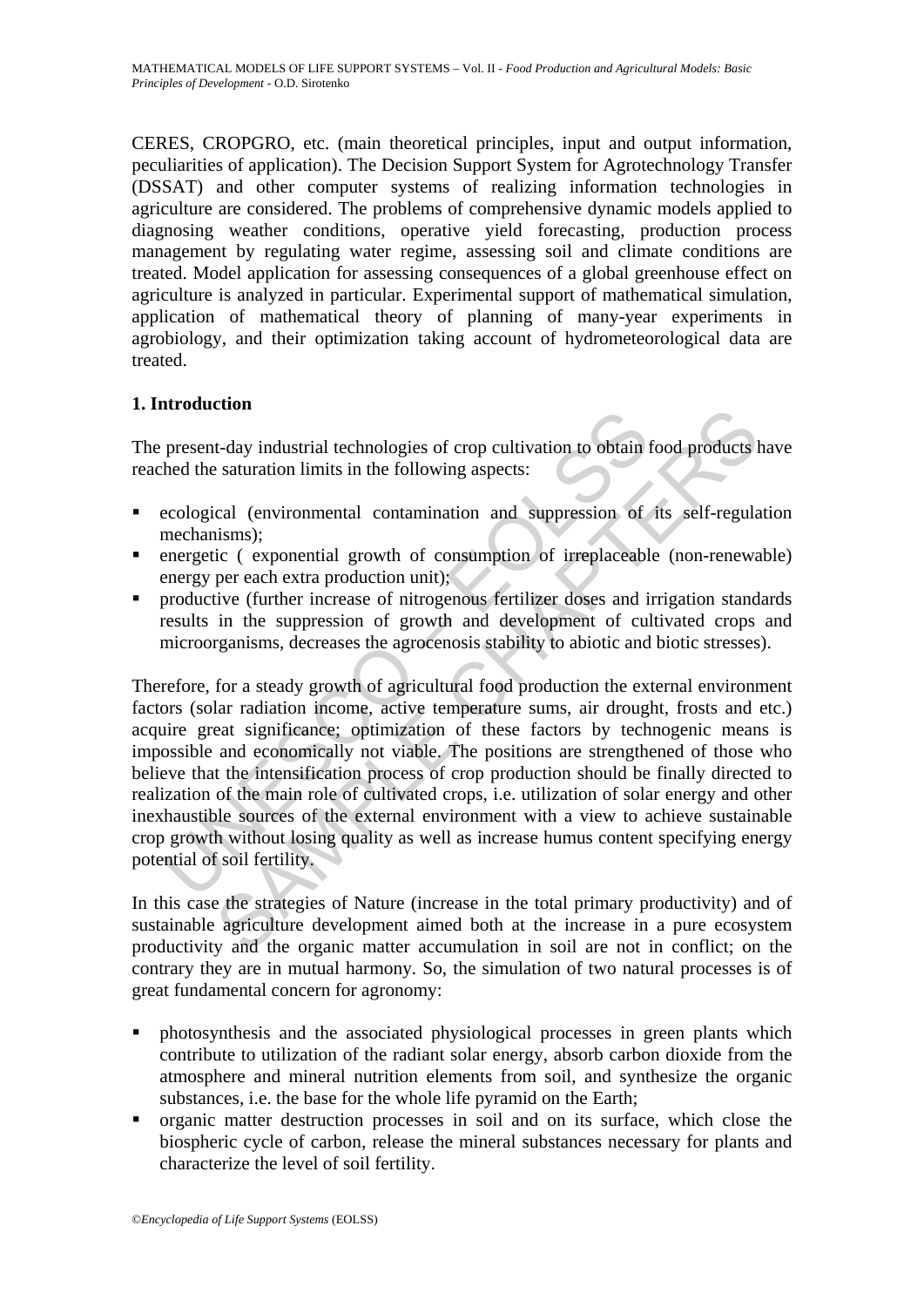The dialectic unity of the two global opposite processes (photosynthesis and mineralization) actuates the biological cycle of not only carbon, but also of other biogenic elements (nitrogen, phosphorus and etc.). The models of these interrelated mechanisms behind biosphere stability support can be conventionally called as the "green" and "brown" machines. Let us consider the principles of model classification.

#### **2. Classification of Agricultural Models**

There is a lot of ways for classifying the diverse mathematical models in various fields of knowledge. Consider the main principles used in their development without preference to any of them.

#### **2.1. Empirical and Mechanistic Models**

main objective of empirical models is to describe and the<br>hamistic simulation is to explain the described one. The develop-<br>lel always remains within a single level (say, *i*-th level) of organi<br>re he/sh derives the equat can anti-meterial models is to describe and the main objective<br>objective of empirical models is to describe and the main objective<br>objective of empirical models is to described one. The developer of an empiry<br>systemains w The main objective of empirical models is to describe and the main objective of mechanistic simulation is to explain the described one. The developer of an empirical model always remains within a single level (say, *i*-th level) of organizational hierarchy, where he/she derives the equations connecting parameters inherent solely to a given subsystem level . The developer of a mechanistic model attempts to describe the behavior of the *i*-th level subsystem parameters using more intimate *i* –1 level subsystem parameters. In this case the description of level  $i - 1$  subsystem can be purely empirical as well as mixed, i.e. empirical-mechanistic and hence, include the subsystem parameters of level  $i - 2$  and lower. Finally, any mechanistic model is deeply rooted in empiricism. The sense of a concept of hierarchy level is explained by an example typical of agriculture:

| Level | Description                         |  |  |  |  |
|-------|-------------------------------------|--|--|--|--|
| $i+1$ | Totality of organisms (crops, herd) |  |  |  |  |
| i     | Organism (animal, plant)            |  |  |  |  |
| $i-1$ | Organs                              |  |  |  |  |
|       | <b>Tissues</b>                      |  |  |  |  |
|       | Cells                               |  |  |  |  |

So, mechanistic models provide for the relationship between the subsystems at different levels and, hence, allow *a priori* information to be taken into account more fully than in case of an empirical (one level) approach. Not touching upon advantages and limitations of empirical and mechanistic approaches, it is to be noted that positive results are often reached in their judicious combination within a model.

### **2.2. Static and Dynamic, Deterministic and Stochastic Models**

A static model is a mathematical construction obviously not involving a time variable. When simulating the impact of hydrometeorological conditions on crop formation a problem of multidimensionality arises. The crop response to weather conditions varies in the process of crop development. To take it into consideration, the vegetation period is divided into a large number of time intervals that increases the number of independent variables and, consequently, decreases the accuracy of model coefficient assessment.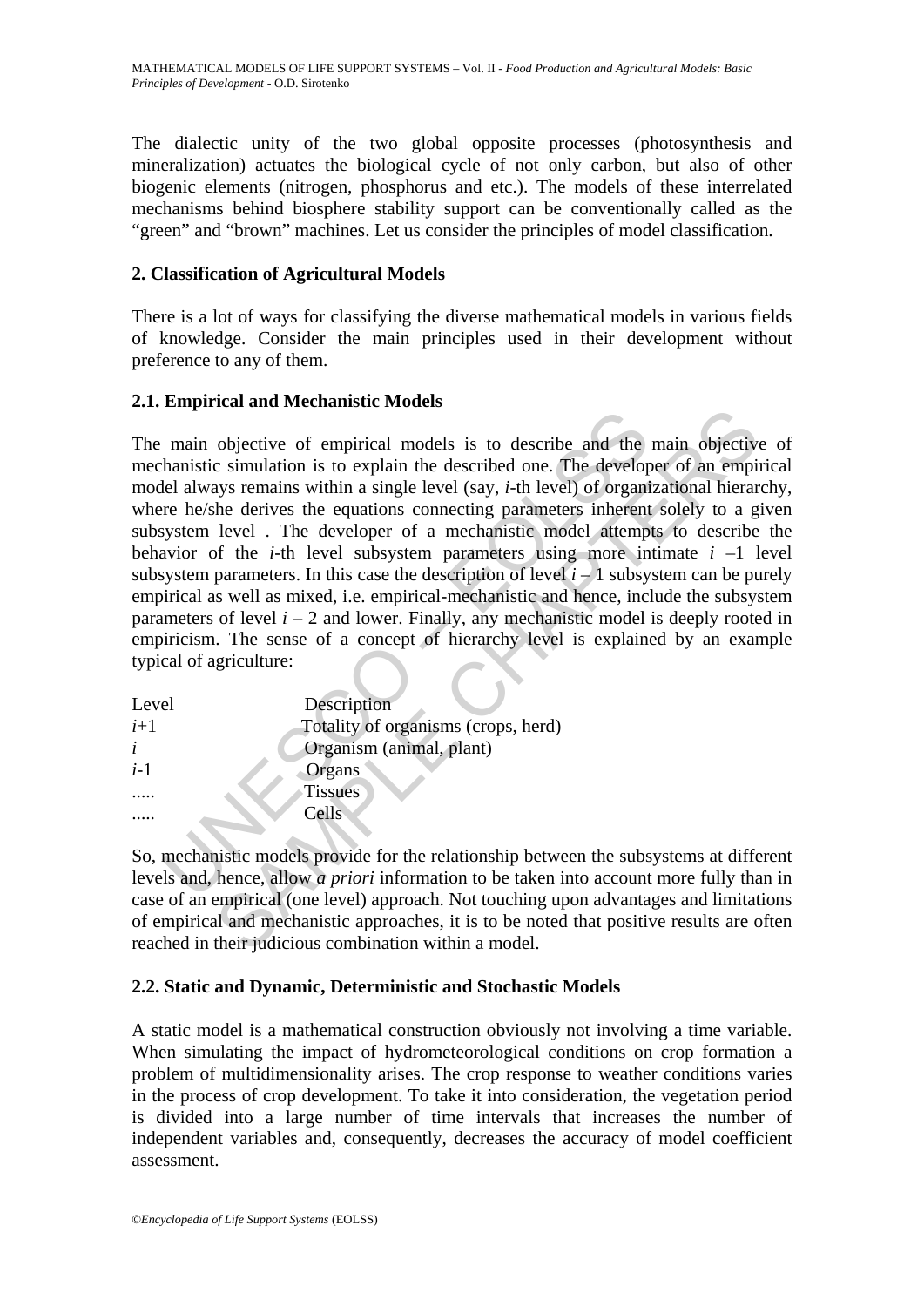In dynamic models the conventional form of representation is a differential equation such as  $\frac{dy}{dt} = f$ , where t is time, y is the system's characteristic (e.g. agrocenosis biomass) and f is some function of y, t and other parameters, such as hydrometeorological variables. The transition to dynamic models gives some advantages, e.g. it allows us to solve the problem of multidimensionality in developing "Weather-Yield" models.

A distinctive feature of a deterministic model lies in the fact that any forecast (yield, precipitation amount) is formulated as a number and not in the form of probability distribution. In some cases it is quite reasonable, however, when dealing with quantities, the values of which are hard to predict, a deterministic approach may happen to be unsatisfactory. The greater the uncertainty in system behavior, the more effective is a stochastic model. The stochastic elements are introduced to account for inhomogeneity in biological objects (e.g. plants in crops) as well as for spatial inhomogeneity of plant habitat (distribution of humus, soil moisture in a field and etc.). The stochastic elements are also introduced in deterministic models in certain cases, for example, to consider the uncertainties of weather forecast in forecasting yields and the uncertainties of climate change scenarios in assessing global greenhouse effect on agriculture. A quickly increasing complexity of realization is inherent to this type of formalization.

thistactory. The greater the uncertainty in system behavior, the hastic model. The stochastic elements are introduced to account iological objects (e.g. plants in crops) as well as for spatial inhoritated (distribution of ory. The greater the uncertainty in system behavior, the more effective model. The stochastic elements are introduced to account for inhomoger and objects (e.g. plants in crops) as well as for spatial inhomogeneity of prio Finally, consider a specialized classification of crop growth and productivity models from Penning de Vries according to whom these models are divided into the following classes: preliminary, comprehensive and summary. It is assumed that during its development a model moves forward from one class to another. The preliminary models should be simple they are based on data which may neither be sufficiently complete nor accurate. Competing hypotheses are often used for their development and preliminary models allow for their assessment. A comprehensive model is a system model the most important relationships between elements of which are wholly understood and which includes most of the information about the system. Summary models are models of comprehensive models, i.e. the essential statements of comprehensive models are formulated in summary models with less detail than possible. Simplifications make these models more accessible to users.

Models corresponding to these three classes considered and at the same time at three stages of simulation, differ much in the degree of simplicity and applicability for training, forecasting and developing of scientific knowledge (Table 1).

|                     | <b>Predictive</b> | Scientific | <b>Instructive</b> | <b>Simplicity</b> |
|---------------------|-------------------|------------|--------------------|-------------------|
|                     | value             | value      | value              |                   |
| Preliminary model   |                   | $+++$      |                    |                   |
| Comprehensive model |                   | $+++$      |                    |                   |
| Summary model       |                   |            |                    |                   |

Table 1. The relative values of certain aspects of models in different stages of development (the number of plusses indicate the degree of value)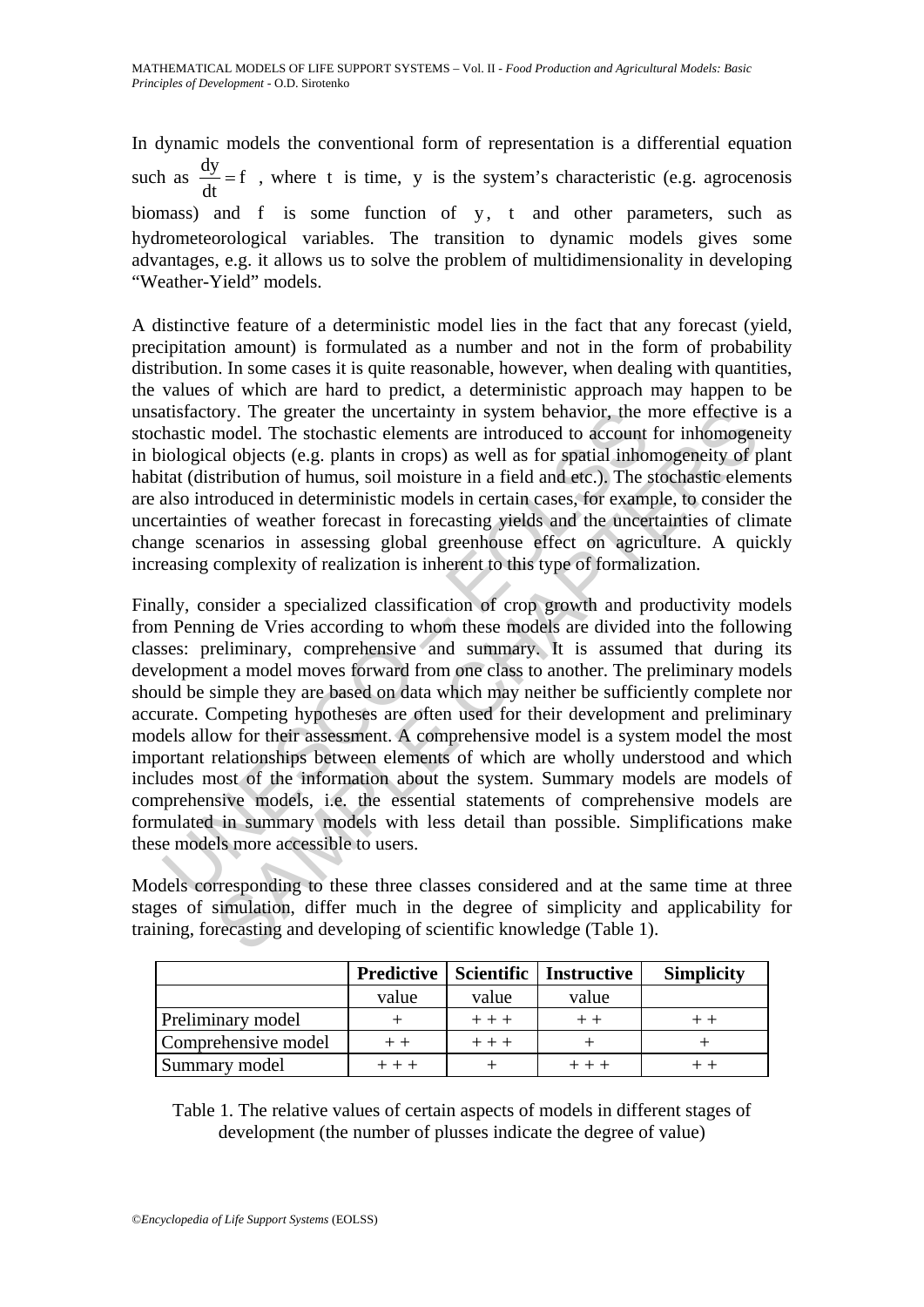#### **3. Typical Theoretical Models in Agriculture**

Models of productive agrocenosis and soil fertility are considered to be of paramount importance for studies of plant growth. The models, referred to as deterministic, dynamic and preliminary ones according to the above classification, are considered in the following. Their main advantage is simplicity and clearness which are lost in transition to the comprehensive "portrait" models.

-

-

-

TO ACCESS ALL THE **29 PAGES** OF THIS CHAPTER, Visit: http://www.eolss.net/Eolss-sampleAllChapter.aspx

#### **Bibliography**

Baier W., Bootsma A. (1999). *Climate input requirements of Soil-Crop-Weather Models for climate change assessments.* Eastern Cereal and Oilseed Research Centre. Agriculture and Agri-Food Canada, 33 pp. [Analytical review of mathematical model application for assessing expected climate change impacts on crop productivity].

TO ACCESS ALL THE 29 PAGES OF THIS CHA<br>Visit: http://www.colss.net/Eolss-sampleAllChapte<br>ography<br>fography<br>r W., Bootsma A. (1999). *Climate input requirements of Soil-Crop-Weath-<br>ge assessments*. Eastern Cereal and Oilseed SAMPLE CHAPTE[RS](https://www.eolss.net/ebooklib/sc_cart.aspx?File=E6-03A-05-01) France J., Thornley J.H.M. (1984) *Mathematical Models in Agriculture*. A Quantitative Approach to Problems in Agriculture and Related Sciences, 335 pp., Butterworths Co (Publishers) LTD. [Different problems of development and application of mathematical models in agriculture from deterministic dynamic models of crop productivity, pest development and diseases to the simulation of meat and egg production, firm planning and control].

Hoogenboom, Gerrit, Jones, J.W., Hunt, L.A., Thornton, P.K. and Tsuji, G.Y. (1994) *An integrated decision support system for crop model applications.* Paper No.94-3025, ASAE, 2950 Niles Rd., St.Joseph, MI 49085-9659, USA [Manual on DSSAT system application for a wide spectrum of agricultural and ecological problems].

Penning de Vries F.W.T. and H.H.Van Laar (Eds.) (1982) *Similation of plant growth and crop production*, Wageningen. Centre for Agricultural Publishing and Documentation, 308 pp. [Considered is the dynamic simulation of a plant production process under optimal conditions and carbon, water and nitrogen deficit. Analyzed are the energy and mass exchange processes in the surface air layer and in soil and the formation of radiation, water-heat and nitrogen regimes of plant habitat].

Poluektov R.A. (1991) *Dynamic models of agroecosystem*, 312 pp. Leningrad, Hydrometeoizdat, Russia.[Designing and application of simulation dynamic models of energy and mass exchange and productivity of anthropogenic eco-agroecosystems].

Sirotenko O.D. (1996). *Mathematical models in crop bioclimatology in the Former USSR (History, Achievements and Prospects)*. Advances in Bioclimatology V.4, p. 125-169. [A review of developing methods of mathematical simulation of energy and mass exchange in plant habitat and their impact on crop productivity].

Whisler F.D., Acock B., Baker D.N., Fye K.E., Hodges H.F., Lambert J.R., Lemmon H.E., McKinion J.M. and Reddy V.R. (1986). *Crop simulation models in Agronomic Systems*. Advances in Agronomy, V.40, p.141-208. [Analytical review of development and application of dynamical models of crop productivity, description, classification, and comparison of some models].

Williams J.R. (1995) The Epic model,. Computer models of watershed hydrology (Chapter 25). Water Resources Publications, Littlton, Colorado. pages 909-1000 in V.P.Singh (Ed) [Detailed description of